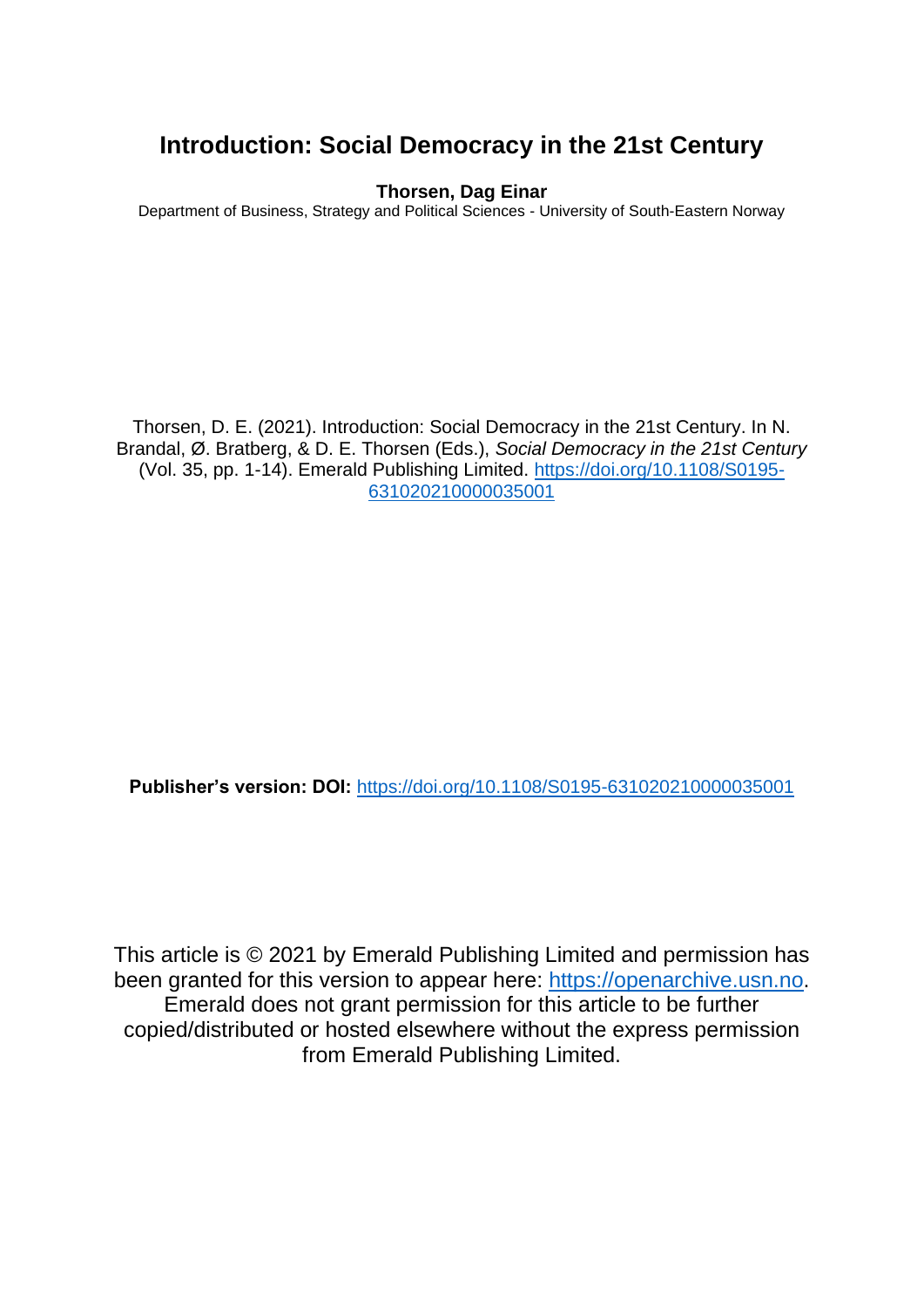# **Introduction: Social Democracy in the 21st Century Dag Einar Thorsen**

What has become of social democracy? Or, directly relating the question to the present collection of articles on the topic, where is it heading? Social Democrats in the Western world can look back on a century where growth and expansion of centre-left values seemed, during certain periods, to be a law of nature. During its so-called golden era (from the 1940s to the 1970s), the fortunes of the centre-left spiralled, with its legacy everywhere to be seen. Fifty years on from the end of that era, that period in time maintains, for understandable reasons, a particular status within the social democratic movement. It holds an equally elevated position in much of the academic work on social democracy in Europe and beyond. In this volume, an analysis of this brighter history, alongside analyses of challenges of the centre-left today, is presented.

There is ample reason to romanticise previous times. As of 2020, the French Parti Socialiste risks irrelevance in the squeeze between liberal, conservative and national-populist rivals. In Germany, the Sozialdemokratische Partei Deutschlands has fallen in electoral support to a level not experienced since the years of the Weimar Republic. The picture across Europe is not altogether bleak, but it is clear from present evidence that social democratic parties are no more a 'natural' party of government than other party families. Since the turn of the century, the electoral base of social democratic parties has been transformed as well as reduced in most countries. In policy terms, social democratic parties have strived to adapt to an era that is separated by class yet diversified in terms of minorities, individualised and transitional yet characterised by collective yearning; and typified by postmaterialistic values yet oriented towards bread and butter policies when push comes to shove.

Paradoxes abound for social democratic parties, whose chief characteristic may be that they are workers' parties no more. As new identities must be forged, different agendas developed and issues resolved, Social Democrats must take stock of not only where they are coming from but also where they are heading. The academic contributions in this volume shed light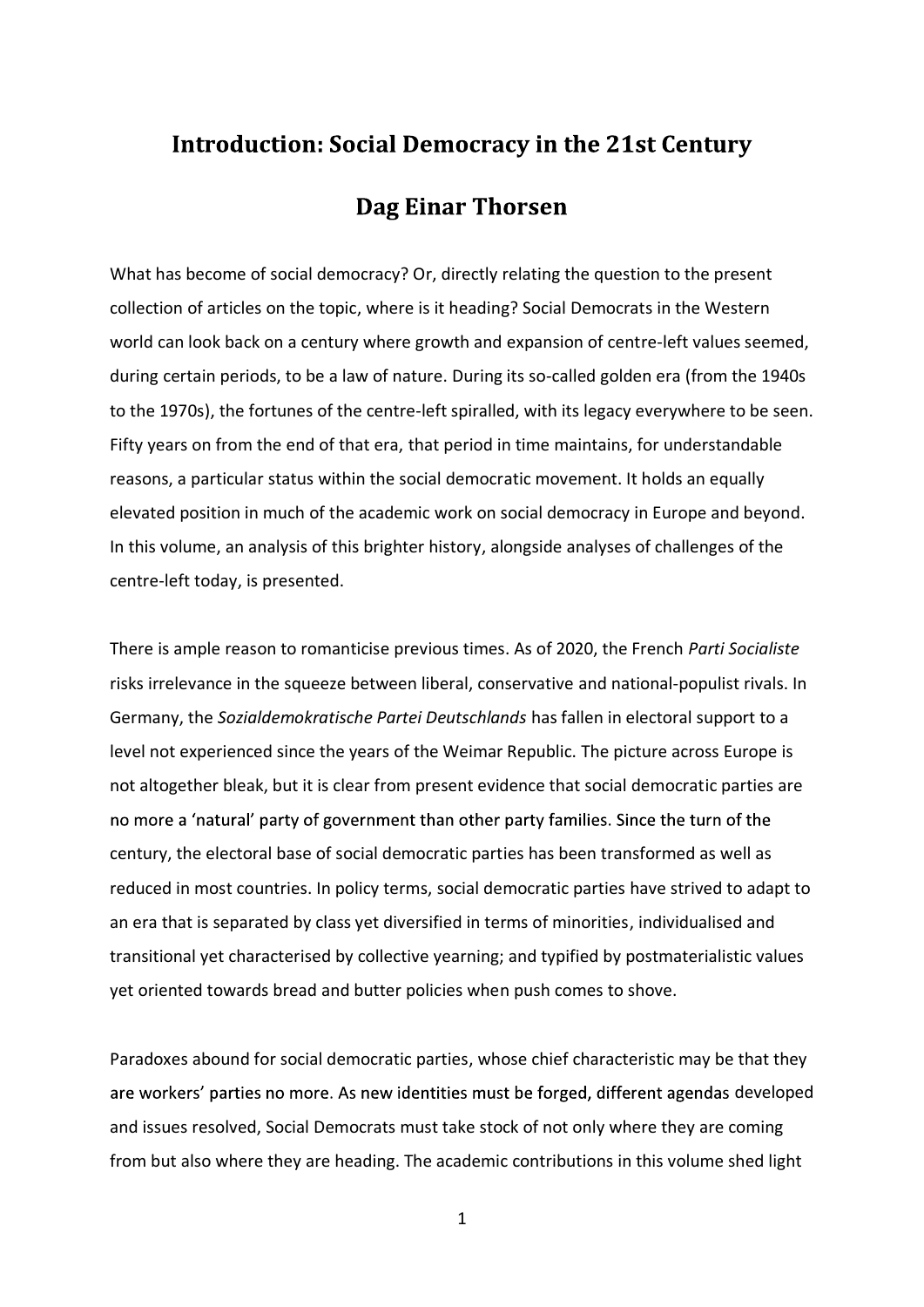on some of the choices to be made for Social Democrats in the Western world two decades into the 21st century. This chapter begins with a brief historical backdrop, before taking on a conceptual clarification of social democracy. Finally, the chapter addresses a set of challenges the social democratic movement must grapple with and relates these to individual chapters in the volume.

#### The mixed fortunes of social democracy since 1989

After the end of the Cold War, social democratic parties in Western Europe especially, but also elsewhere around the world, started experiencing increasing volatility in terms of both electoral support and membership numbers. Initially, the future seemed bright for a 'modernised' or centrist type of social democracy. This was especially the case after Tony Blair in 1997 and Gerhard Schröder in 1998 became heads of government in the United Kingdom and Germany, respectively. At the same time, the mood in conservative and other centre-right parties across the region grew ever more dismal and desperate.

Since the turn of the century, however, the political fortunes have shifted, at least in Western Europe but also to varying degrees in other parts of the world (Keating & McCrone, 2013; Manwaring & Kennedy, 2018). The electoral support for social democratic parties has dropped significantly in both Germany and Scandinavia or collapsed altogether in other countries - such as Greece, France and the Netherlands. In these countries, a number of recent and interrelated developments seem to challenge the ideational and electoral basis for social democratic parties and policies such as economic globalisation, European integration, demographic change, international migration, the automatisation of the economy and climate change.

This decline of social democratic parties has also coincided with other political trends, perhaps most notably the rise of right-wing populist politicians and political parties (which, since 1990, have managed to become political forces to be reckoned with in several countries, both inside and outside of Western Europe) (Berman & Snegovaya, 2019). Another broad trend is the rise of new and nontraditional parties on the left-hand side of the political spectrum parties that might be broadly construed as left-wing populists, green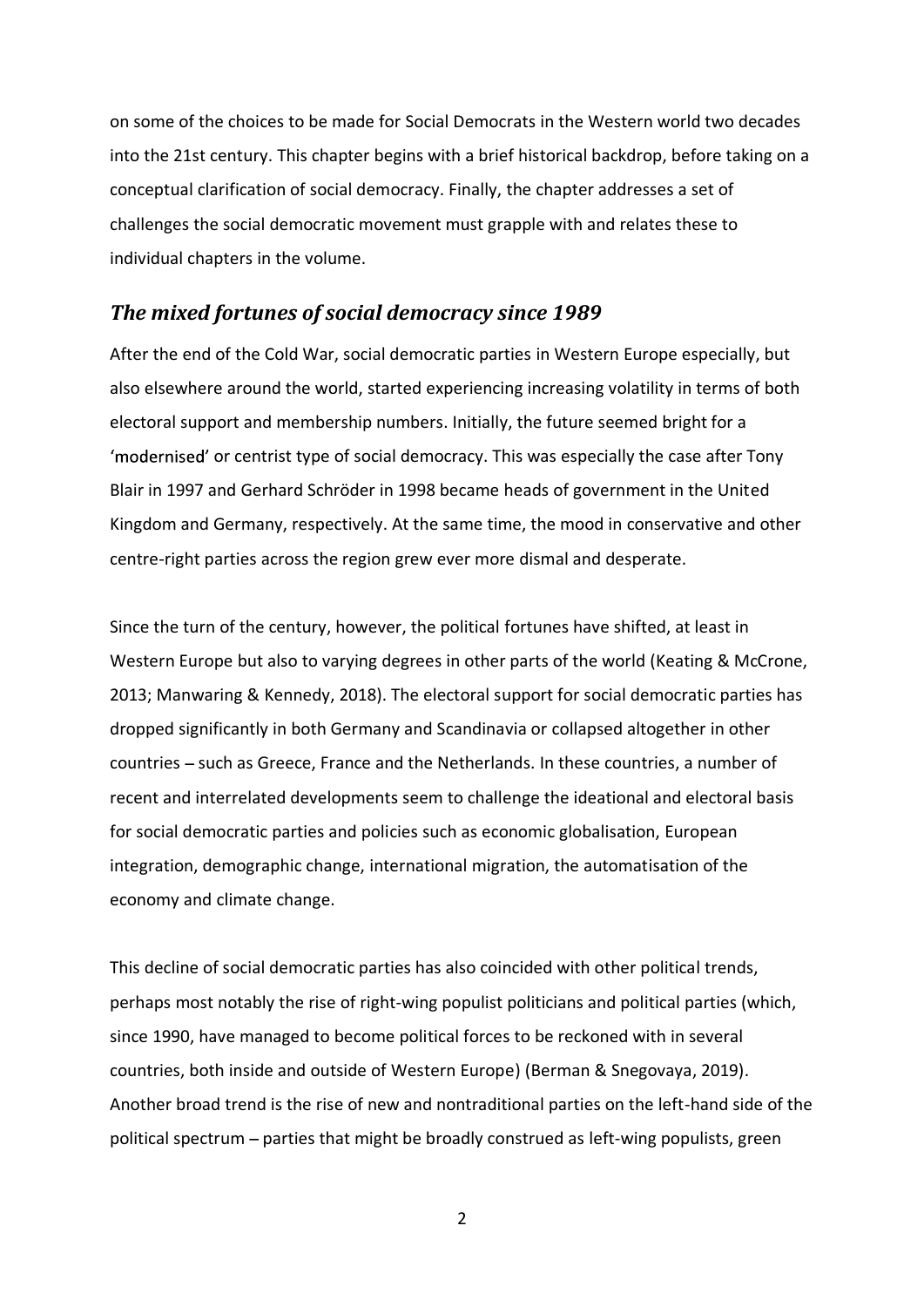parties, New Left parties (along with regionalist catch-all parties) and centrist parties without an easily identifiable ideology or economic policy at their core.

Both these trends have led to the bloodletting of older parties, perhaps especially among the social democratic parties of Western Europe. This bloodletting has taken place directly in the form of voters migrating from older centre-left parties to new and more exciting alternatives - left, right and centre. There is, however, a more subtle and indirect way of grinding down in play whenever new parties have succeeded in setting the political agenda, exposing a perceived shortage of new ideas or relevant solutions to new problems among the older parties. Such developments have, in many instances, led to demobilisation among supporters of the older parties. Both voters changing their allegiances to new parties and voters becoming disenchanted with their old party and simply refusing to continue voting as before will contribute to a decline in relative support at the polls for a traditional party. For many social democratic parties in Western Europe, both defections and disenchantment may have happened at the same time, and to varying degrees, after the turn of the century.

There are, however, some counterexamples of parties resisting this trend. In Portugal and Spain, social democratic minority governments were formed in 2015 and 2018, respectively. Here, it seems the Social Democrats have adapted quite well to a changing political environment or at least adapted much better than their traditional antagonists in the centre-right. The same goes for Denmark, where the Social Democrats formed a minority government after the parliamentary elections of 2019. Interestingly, this did not happen after a landslide in their favour but rather happened because other centre-left and left-wing parties made significant gains, as the right-wing populists quite resoundingly lost much of their support at the polls.

The Labour Party in Britain was also an example of a social democratic party doing fairly well or, at any rate, not as bad as the most pessimistic forecasters would have it, at least for a long time. After 2010, it experienced not only a considerable growth in membership numbers but also quite divisive and unfriendly debates about where the party should go next. In the general elections of December 2019, the British Labour Party, under the flagging leadership of Jeremy Corbyn, was completely unable to give Boris Johnson and his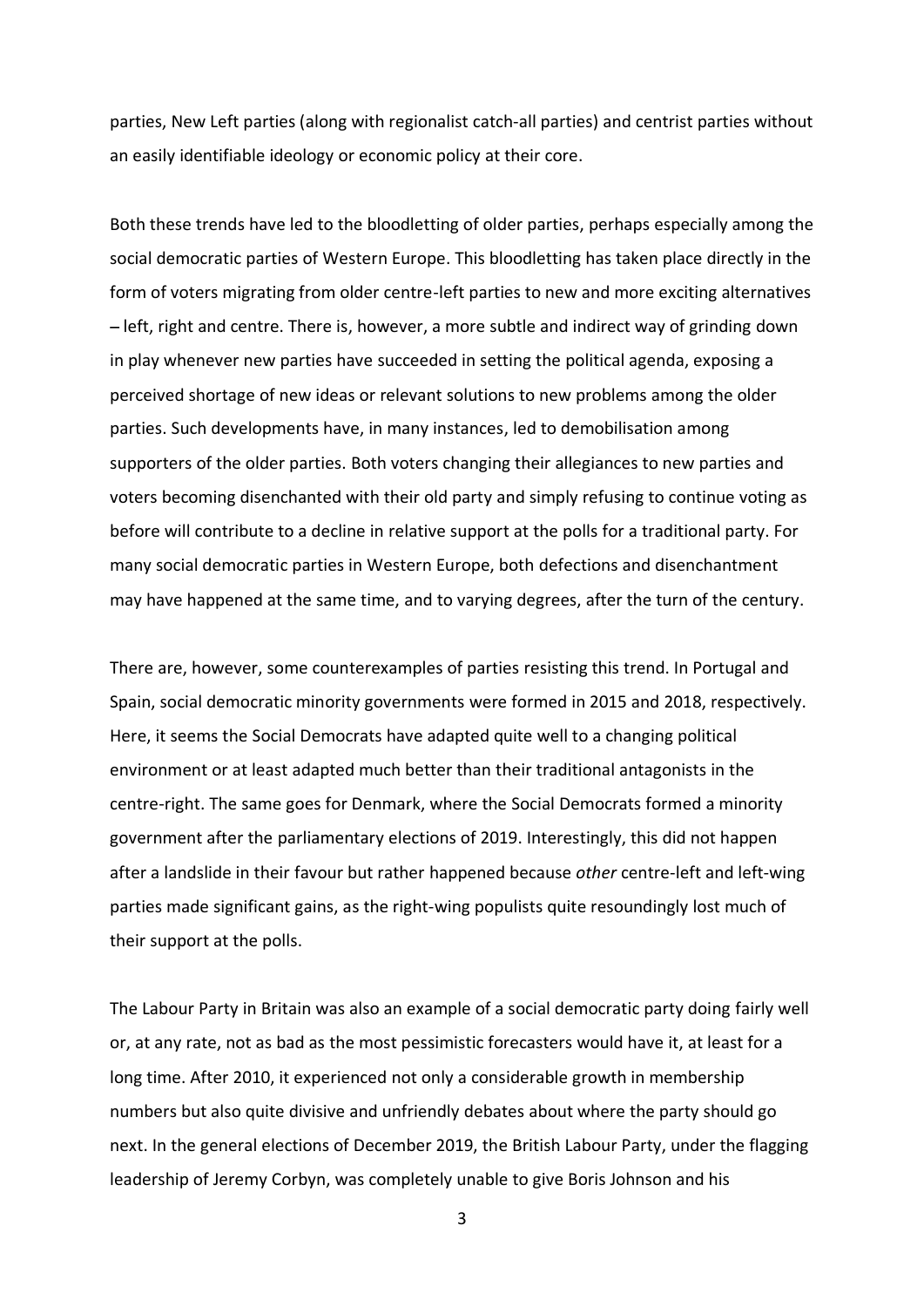Conservative Party any type of serious competition. Instead, the party ended up with its worst result at a general election since 1935, without a shred of hope of returning to a position in government any time soon.

Throughout Western Europe, it appears, however, that there is at least room for social democratic parties to come back from being the opposition if they manage to attract enough support from their traditional electorate and, at the same time, gather enough support from other parties on the left-hand side of the political spectrum. And yet it seems many social democratic parties in Europe suffer from lingering self-doubt and hesitation and fail to be sufficiently attractive to both once lost voters and potentially new voters or win working majorities together with allied parties. A collective depression has simultaneously affected many of these parties, making it harder for them to regain their former position as a leading force on the political scene in their respective countries.

In the context of the European Union as well, Social Democrats seem unable to build a common idea sufficiently different from the ideas coming from European conservatives and liberals of what the future of Europe should be. In other words, the centre-left of Europe is effectively unable to become a forceful alternative to the centre-right parties presently dominating European politics. Instead, many social democratic parties seem, for the most part, satisfied with being a mere partial corrective measure to the political agenda of conservative or liberal parties and leaders. Increasingly often, we even find Social Democrats in close cooperation with ever so slightly more intrepid parties of the centre-right, forming the so-called grand coalitions of older parties in government as a way of making sure that new movements and political currents  $-\left| \right|$  left, right and centre  $-\right|$  are kept at bay.

Outside Europe, there is quite a considerable variation as well, far too much variation to describe thoroughly in the space of a single book and certainly not in a single introductory chapter. In many mature democracies around the world, but far from all, social democratic parties have for a long time been, and in most cases are still are, forces to be reckoned with in national politics. In other countries, perhaps especially countries that have only recently undergone a process of democratisation, it may be harder to identify political parties that, with some degree of justice, could be described as belonging to a social democratic tradition of thought or family of political parties. This is perhaps especially the case in countries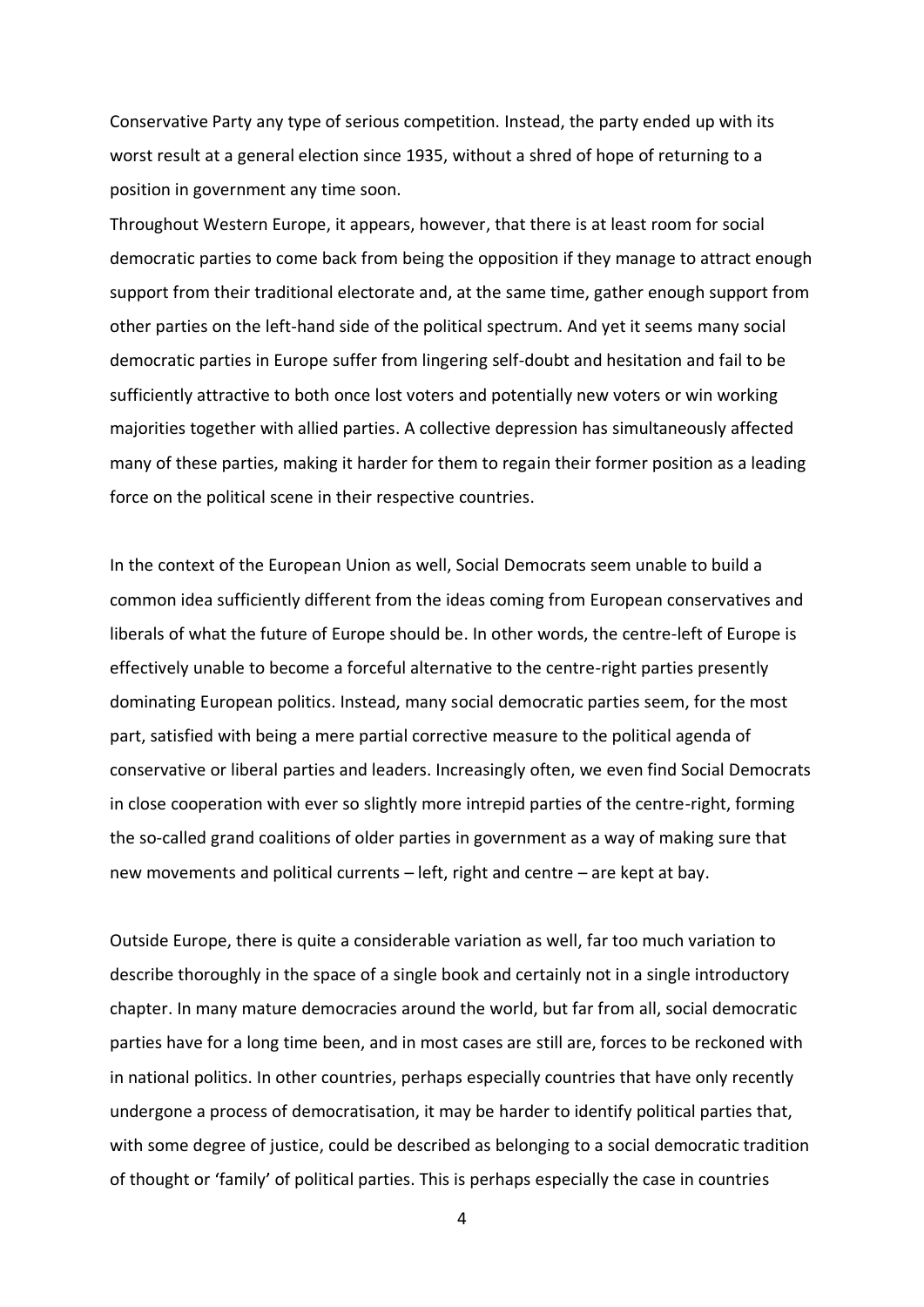more characterised by conflicts between different ethnic or religious groups instead of economic cleavages and class-based voting patterns.

In the 21st century, however, it has gradually become clear that many of the political problems or challenges we are all faced with are truly global in scope and consequence. There is simply less room for local or national politics and policy-making set completely apart from the global issues of the day. Hitherto unexpected existential threats or armed conflicts caused by environmental degradation and relative deprivation, as well as a practically unfettered type of international financial capitalism leading to a more brutal brand of exploitation of workers and their families around the world, are all inescapable parts of the political agenda of this century. But so are also global solutions to many of the problems facing mankind. Technological development in, for instance, energy, robotics, medicine and genetic engineering may radically alter what problems we have and will have and which solutions to these problems are available to us.

This also means that it will be exceedingly difficult for all political parties and movements, not only those that claim to be Social Democrats, to restrict themselves to faciliatating political improvements behind the increasingly imaginary borders between states and peoples. While the last century created a setting in which individual states could form their own destiny and national politics could be the principal factor shaping the lives of individual citizens in a country, that may no longer be the case, at least not everywhere and not all of the time. For Social Democrats, this may mean that they must return to being the kind of vaterlandslose Gesellen ('unpatriotic journeymen'), which conservatives and nationalists once claimed they were. Social Democrats, if they are to remain a relevant political force in our century, need to find their own solutions to the problems of an increasingly global age. It would be a death trap for them to become increasingly nationalistic or conservative in an age marked by globalisation and rapid social and technological changes.

## What is social democracy?

Different observers and analysts have defined the term 'social democracy', found in the title of this book, in different ways. This volume contains contributions with slightly different notions of what social democracy actually is and how it compares to related terms such as 'socialism', 'democratic socialism' and 'social liberalism' and usually more encompassing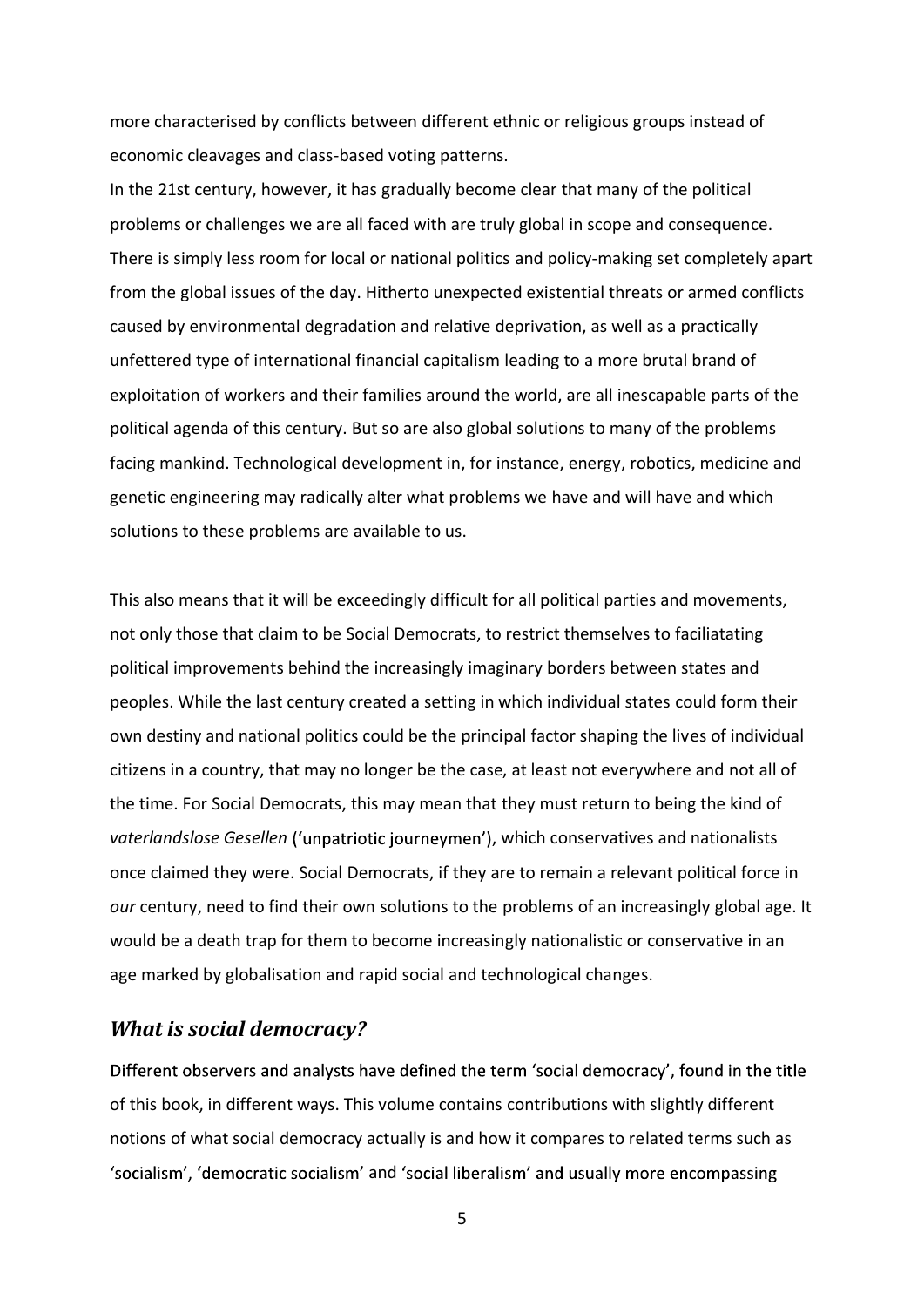terms  $-$  for instance, 'the left' or 'the centre-left'. There is simply 'no single binding definition' (Gombert et al., 2009, p. 9). That being said, there seems to be no serious disagreement in the relevant research literature about what social democracy actually is, except perhaps at the very margins of the phenomenon.

In political science or political sociology, it is quite often taken for granted that social democracy is an umbrella term for the ideas and policies of political parties that in some way or another think of themselves as Social Democrats and as belonging to the social democratic 'family of political parties' (Escalona, Vieira, & De Waele, 2013). This understanding will however lead us quite easily to the rather vacuous notion that social democracy is whatever Social Democrats say or do, not entirely unlike what Herbert Morrison at one point allegedly said, 'Socialism is whatever a Labour government does'.<br>Another problem with this kind of conceptual descriptivism is that it is not necessarily all

that easy to identify a set of political ideas shared by all or at least most political parties and movements; individual politicians and thinkers at some point in time have found it useful to call themselves Social Democrats. Instead, people and organisations that either have been perceived of or perceived of themselves as belonging to a social democratic tradition of political thought might not share that many common characteristics at all. Therefore, one might perhaps profitably think of social democracy as 'a widely extended family' (Waldron, 1987, p. 127) under which, like for other ideologies or traditions of thought, the members share little more than a vague collective identity defined by social and political networks, slogans and empty generalities.

A more historical approach to the matter of what social democracy actually is or should be might therefore be in order. A quick survey of the actual use of the term reveals, however, that in the 19th century and up until the 1920s, terms such as 'communism', 'socialism' and 'social democracy' were habitually used as synonyms. Orthodox Marxists who wanted to install a 'revolutionary dictatorship of the proletariat', under which a radicalised elite group was to assume absolute power, and then change practically everything all at once quite often called themselves 'Social Democrats'. Socialists believing in gradualism and working towards an incrementally more democratic and equitable society, on the other hand,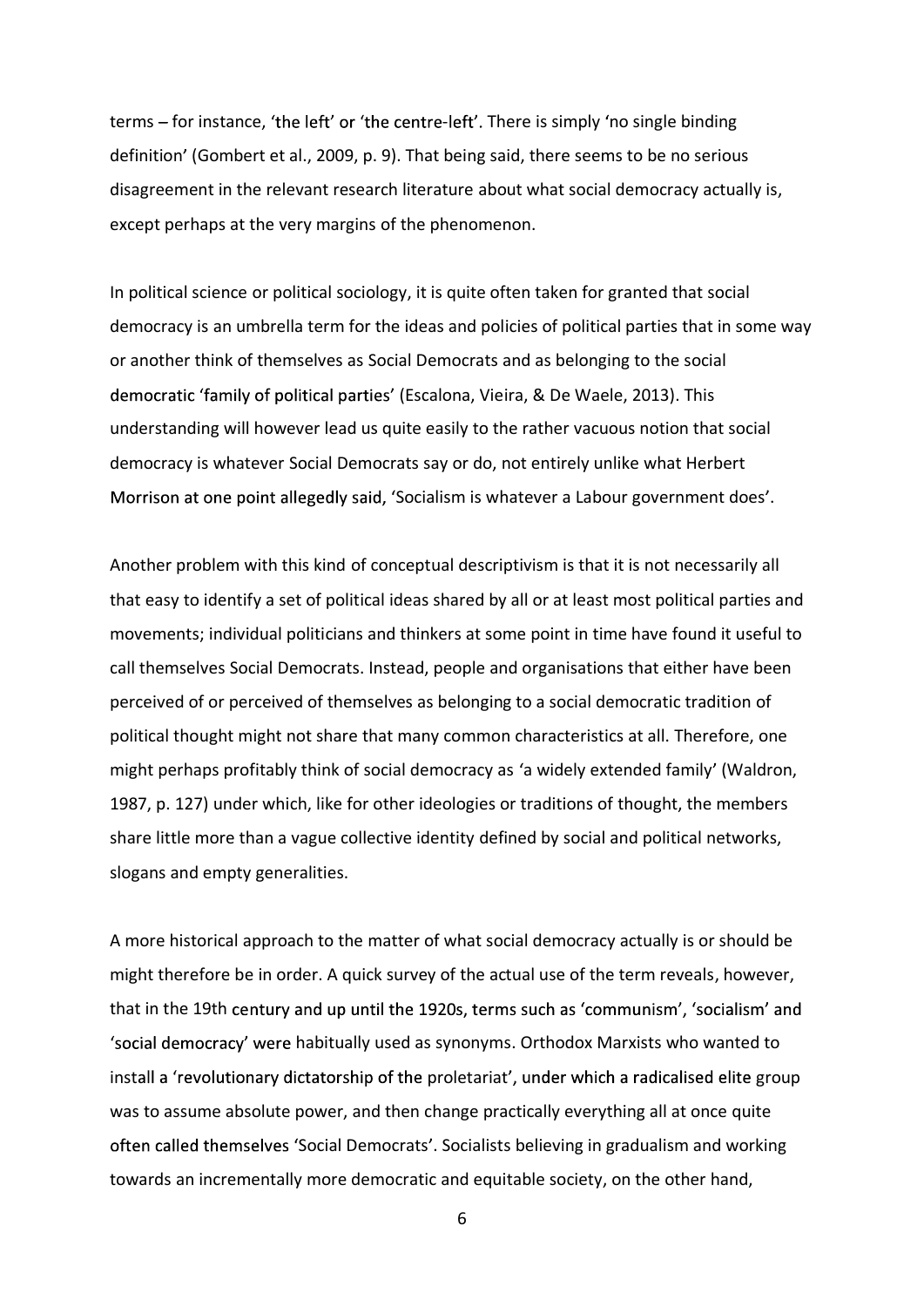frequently belonged to the same organisations, political parties and trade unions as the revolutionaries, occasionally even calling themselves 'communists'. In addition, a cluttered crowd of different political sects and groupings self-identified as 'Socialists', sometimes even acknowledging that even others belonging to other factions could be part of a wider socialist family as well.

After the Russian Revolution of 1917, however, these three terms slowly became more distinct, so 'social democracy' became a term exclusively used for gradualist and reformist brands of socialism, while 'communism' developed into a term reserved for those revolutionary Socialists taking their cues from the Bolsheviks of revolutionary Russia and, to varying degrees, those who later followed the same path. The last concept, socialism, thus became a name for a very broad category of political thought, under which one would be hard-pressed to find an essential core belief which all Socialists share (Newman, 2005, pp. 1– 5). All across the world, the often sharp divisions between gradualists and revolutionaries were also mirrored in an organisational split between communist and social democratic parties, often resulting in outright hostility between the two now increasingly different ideologies.

In our day, social democracy is the name for a set of political beliefs, or a political ideology, created from a socialist tradition for political thought. For this reason, many Social Democrats call themselves democratic Socialists or quite simply Socialists, while others insist there is a difference between 'social democracy' and 'democratic socialism'. Usage of these terms also varies between countries; the Social Democrats of Southern Europe, for instance, tend to call themselves and their political parties 'socialist'. In Northern Europe, however, it has steadily become less common for Social Democrats to describe themselves as Socialists with or without the adjective 'democratic' in front, perhaps to avoid ambiguity and distance themselves from authoritarian ideologies and systems of government also called socialist. Thus, there is no clear-cut conceptual distinction between socialism and social democracy beyond the rather trivial observation that 'socialism' is a wider category compared to 'social democracy' and the relationship between these two categories varies with time and space.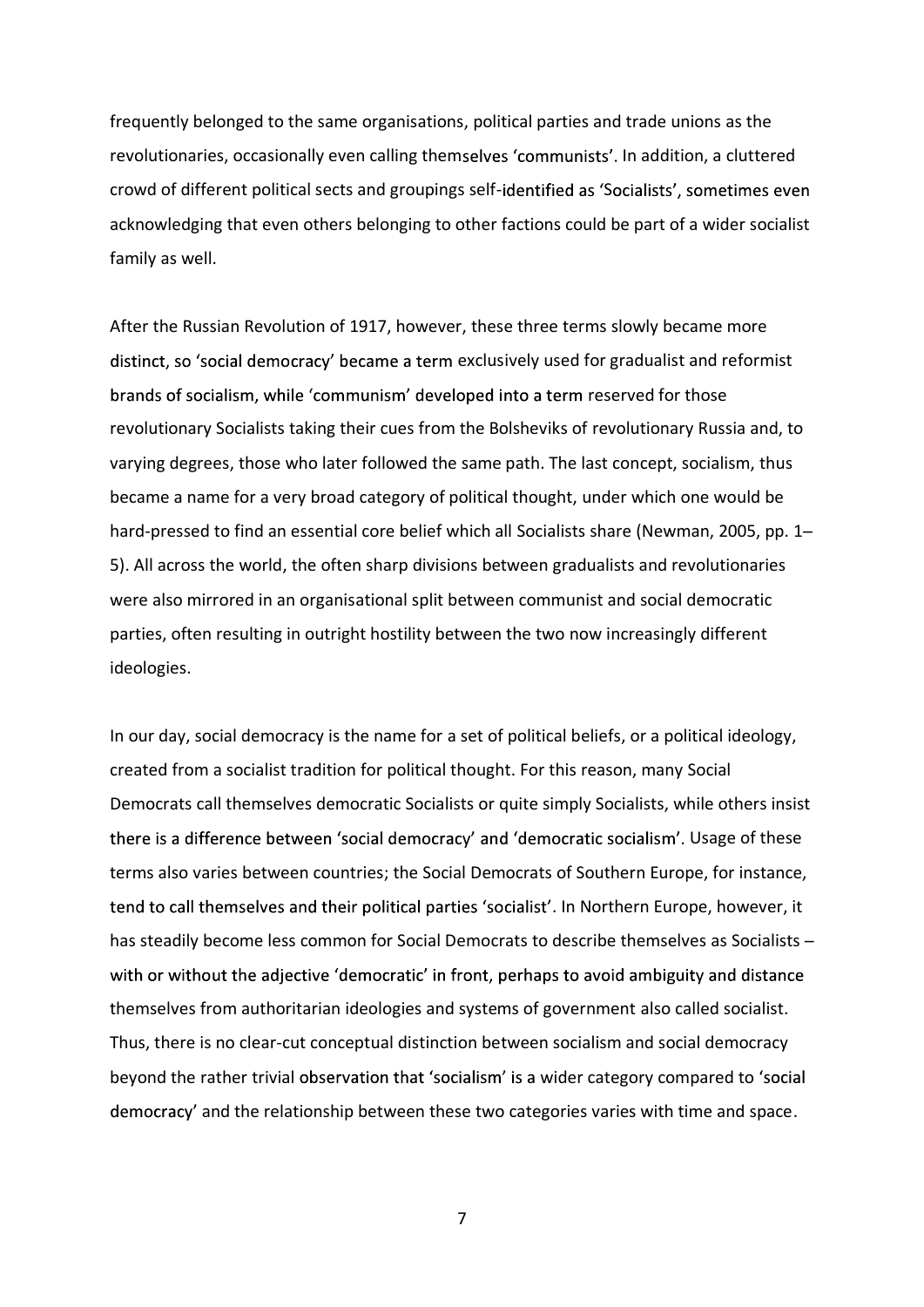Perhaps the most characteristic idea that sets social democracy apart from other variants of socialist thought is the idea of a 'mixed economy'. Social Democrats have traditionally, even before the final separation between them and the revolutionaries during the 1920s, wanted to build a broad coalition that could take over the reins of government to create a more democratic, equitable and egalitarian society. In so doing, they helped to build a mixed economic system, or a regulated and planned market economy combined with a relatively prolific welfare state. An economic system which is not one thing alone but rather characterised by its pluralism and its heterogeneity or by its multiple ways of organising work for the benefit of the community as a whole.

In such an economic system, both public and private ownership is part of the mix. Neither form of ownership is thought of as an end in and of itself but as a means to the end of creating a society truly governed by the people rather than a small elite, no matter how elite' may be defined. This perspective is also found in one of the more general definitions of 'social democracy' by the political philosopher Roger Scruton: '[T]he theoretical and practical attempt to reconcile democracy with social justice through the use of state power (Scruton, 2007, p. 642).

Indeed, in the social democratic conception of the mixed economy, ownership of resources, or what Marxists tend to call 'the means of production', is a less important issue. It does not really matter to a social democrat if a particular company or enterprise is owned by the state if it is cooperatively owned by the workers of the company or the participants in a collective enterprise or if it is owned by rich people who have inherited their financial stakes in the company. What matters to a social democrat is that the economic system as a whole is organised to the benefit of the community. This sets Social Democrats apart from other Socialists on the left, as well as from liberals and conservatives on the right-hand side of the political spectrum - who both, for very different reasons, tend to think of a particular way of organising the economy as an end in and of itself.

Two recurring catchphrases among Social Democrats, especially in Scandinavia, are The market is an excellent servant but a poor master' and 'Results are what matter'. If a regulated market economy with a high degree of private ownership of capital is better than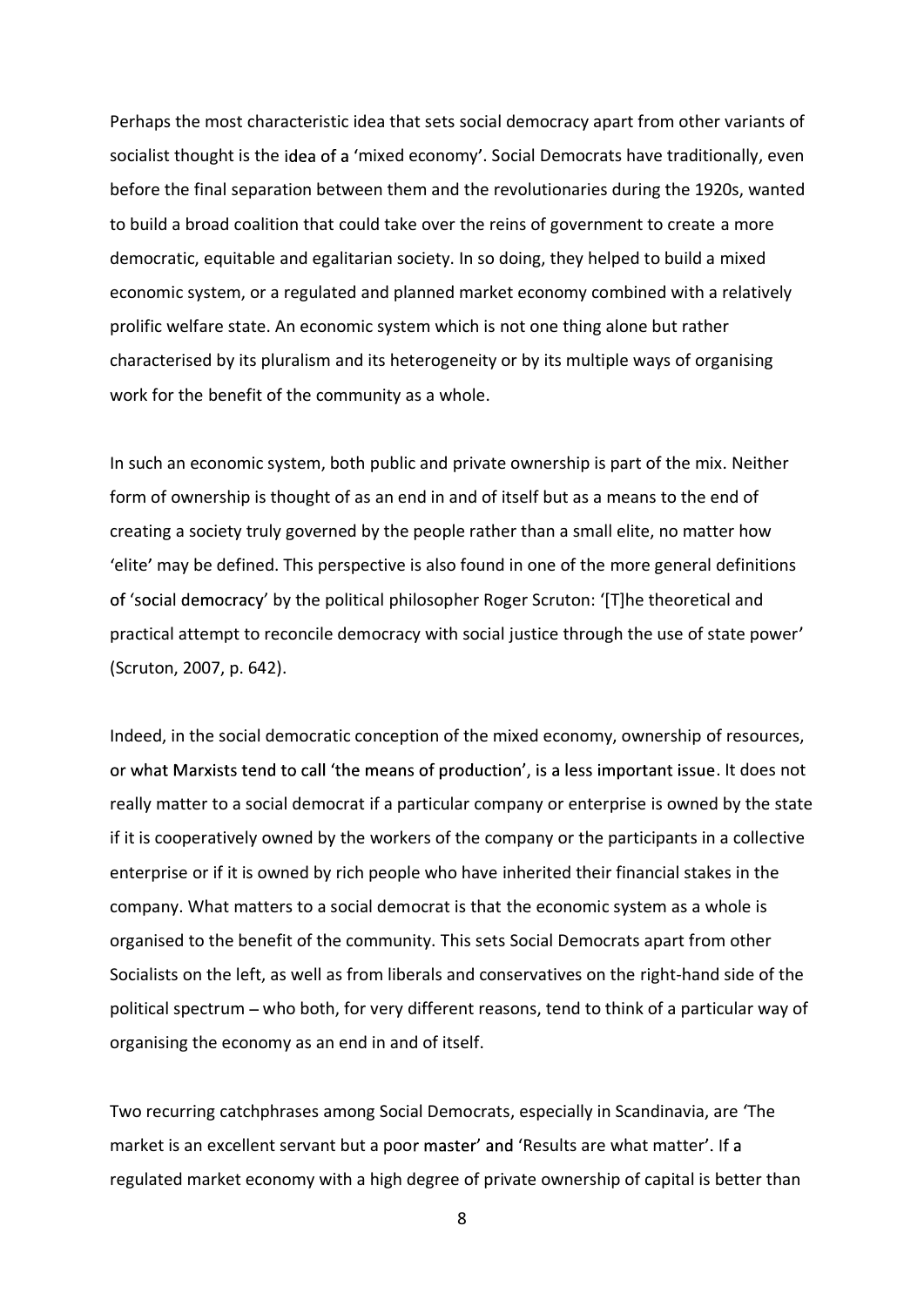the alternatives at providing the community and all of its members with material comfort, then we should have such a mixed economy. If, on the other hand, experience shows us that a larger measure of public or cooperative ownership is preferable to create a more prosperous, equitable and egalitarian society, then we should have this kind of mixed economy instead. This is what the editors of this volume said about the matter some years ago in the book The Nordic Model of Social Democracy:

In a mixed economy, the state can ensure that the consumption of resources is sustainable and that the distribution of welfare and opportunities is fair, while a large proportion of goods and services can be produced in the private sector, reflecting the economic laws of supply and demand. This pragmatic approach to the question of public or private ownership is coupled with a firm belief that democratically elected governments should intervene in the economy whenever necessary in order to defend the interests of the whole of society. And the reduction of inequality, in order to create a society in which opportunity and individual liberty is more evenly distributed, is perhaps the most basic and important of these interests. (Brandal, Bratberg, & Thorsen, 2013, p. 9)

Another idea characteristic of social democracy is the still quite radical notion that the entirety of The Universal Declaration of Human Rights (UDHR) should matter and be the basis for political action and reform all over the world (Meyer & Hinchman, 2007, pp. 20 24). The articles of the UDHR, proclaimed by the United Nations General Assembly in 1948, contributed significantly as the inspiration behind the more recent Sustainable Development Goals (SDGs) affirmed by the same body in 2015 (Office of the High Commissioner for Human Rights, 2020). Both the UDHR and the SDGs set out a very ambitious political agenda on a global scale as well as within the confines of individual countries.

Of course, lots of people who do not consider themselves Social Democrats will claim to support the concept of human rights or sustainable development as described by the United Nations. But they will often claim that some of the articles of the UDHR or some of the SDGs are more 'fundamental' than others and even some of the rights and SDGs 'may be right in theory, but they won't work in practice'.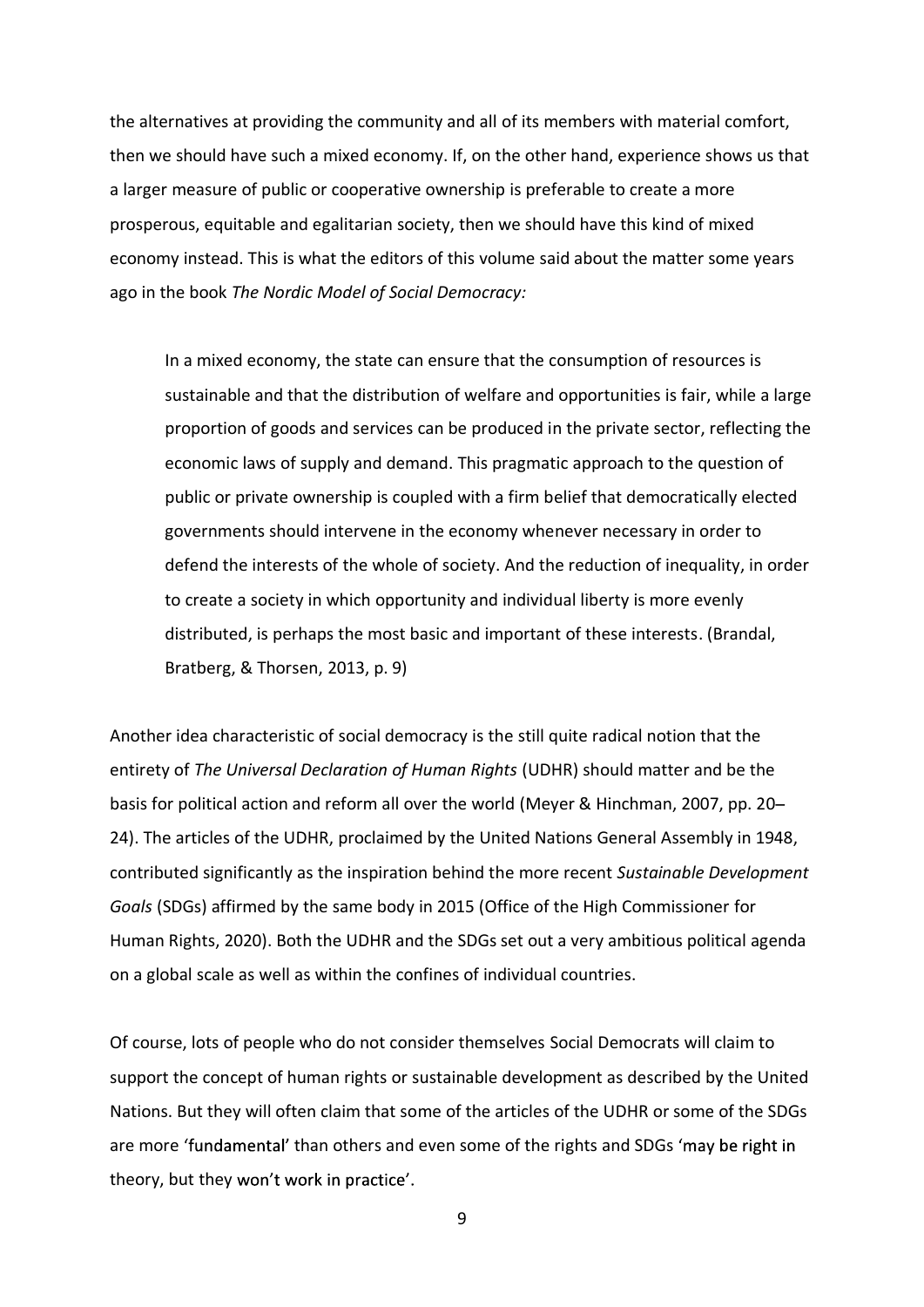From the left wing of the political spectrum, for instance, one occasionally hears the idea that economic rights are more important than civil and political rights. Freedom of speech and assembly is, according to this view, a luxury or a lofty goal that should become a primary concern only when a society has successfully combated poverty, hunger and environmental degradation. From the centre-right, on the other hand, one can often see arguments claiming property rights are more fundamental than the right to, for instance, earn a living wage in return for one's work or get access to basic education and health care or the right to live in a safe and healthy environment. Sometimes, more principled liberals and conservatives even claim inequality, poverty and hunger may be the price we would have to pay for living in a so-called free society in which people are free to own stuff and compete with each other for control over scarce resources.

The social democratic conception of human rights is more all-encompassing, claiming instead that both the civil rights and the political rights associated with being a citizen of a functioning democracy  $-$  as well as economic rights such as access to work, health and education  $-$  are all fundamental rights that matter, and equally so. There really is no way, according to this conception of human rights, to have democracy or personal freedom without the level of material comfort needed to enjoy these things. It is also not feasible or practical, at least not in the long run, to sacrifice democracy or personal freedom in order to achieve greater levels of material comfort or vice versa. Poverty, hunger, unemployment, disease and ignorance are evils and sources of inhibition which experience has shown us are much harder to combat without democracy, civil rights and personal freedom. And democracy or freedom is hardly sustainable without sufficient access for all citizens to a decent standard of living. All human rights matter; they are codependent and they are all 'fundamental'.

A third basic idea, or rather an important point of departure for Social Democrats, is the idea that human rights, democracy and personal freedom are fragile phenomena constantly under threat by some prominent characteristics of our world today. If we leave the global market economic system of the 21st century alone, without oversight and supervision from democratically elected legislators and the intergovernmental organisations in which they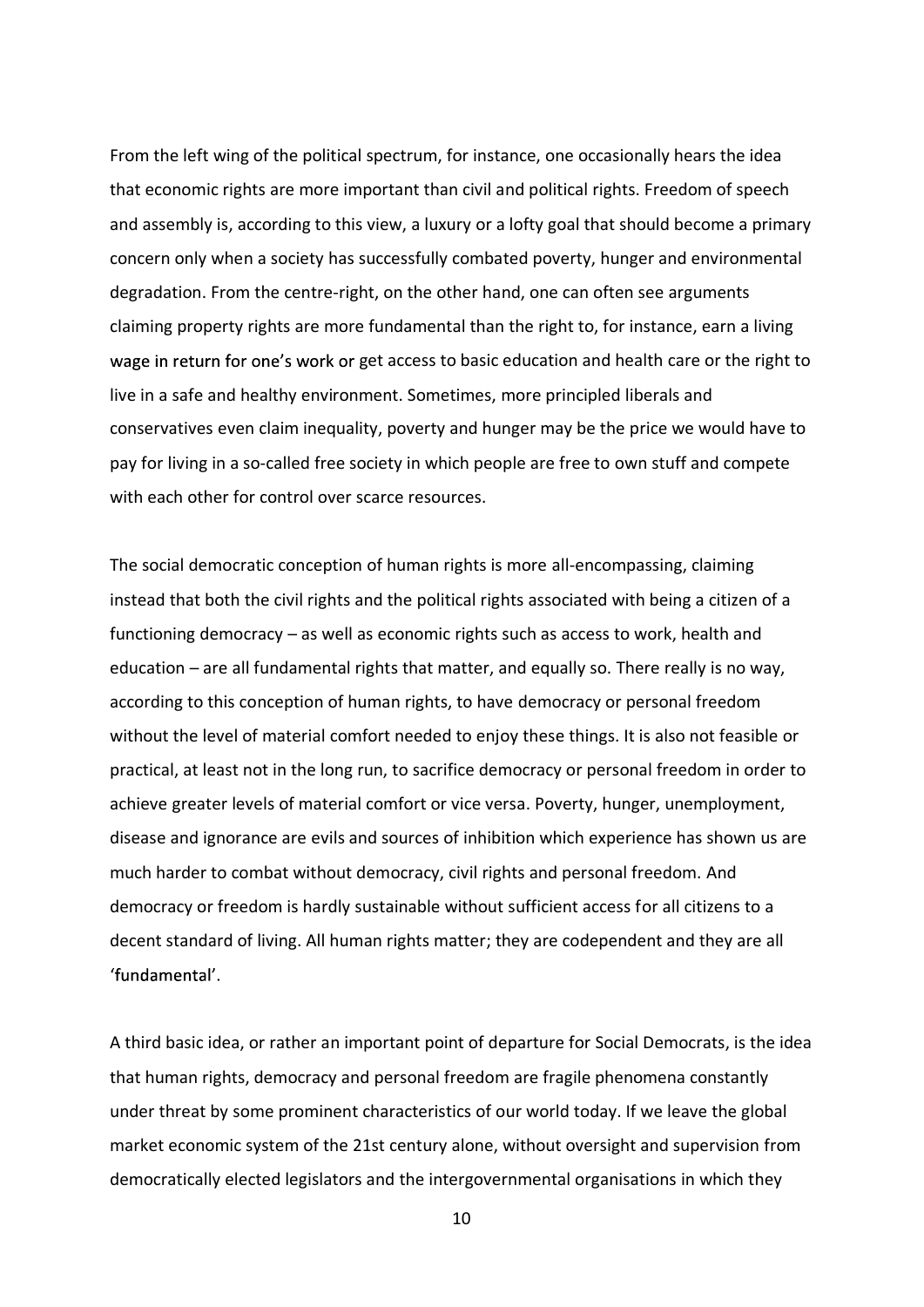choose to participate, then the result will easily become a more undemocratic world characterised by increasing levels of inequality and poverty. This is what the philosopher Karl Popper called 'the paradox of freedom' because freedom without restrictions would lead to unfreedom for most people: 'Unlimited freedom leads to its opposite, since without its protection and restriction by law, freedom must lead to a tyranny of the strong over the weak' (Popper, 1945/2002a, p. 296). If we believe that there is indeed a paradox here and more freedom for the strong might lead to more unfreedom for the weak, we could connect some of the dots in a social democratic frame of mind: The fight for more democracy, as well as the fight for a more generous welfare state ensuring access for everyone to a sufficient level of material comfort, is also representative of a struggle for more individual freedom and a more egalitarian distribution of freedom.

The social democratic view is thus that liberty for the individual is intimately related to freedom and security for all. Most importantly, liberty for the individual requires that fundamental civil liberties such as the right to vote in free and fair elections and the right to free speech be bestowed on all. However, liberty also means that everyone should have the opportunity to influence decisions which decide the fate of their own existence. From this position, it is obvious that civil liberties and political rights are not sufficient  $-\omega$  unless accompanied by guarantees about basic education, health and freedom from poverty and squalor. Accompanying individual liberty is a shared responsibility for the wellbeing of others and of the community as a whole. The social democratic perspective thus not only implies a very high level of ambition on behalf of modern society; it also contains an appeal to the benevolence and generosity of us all. (Brandal et al., 2013, p. 4)

### What problems lie ahead?

The rest of this century has not been mapped out in detail, and the longer we look into the future, the less we know about what the world will look like. Of course, in principle, it is impossible to know in the present what the future will hold (Popper, 1957/2002, pp. xi-xiii). It is, nevertheless, possible to imagine what scenarios are more likely than others to occur, at least if we build our imagination on what we think we know about the world today (de Jouvenel, 1964, pp. 14–17; cf. de Jouvenel, 1967/2017, pp. 3–6) or what happened to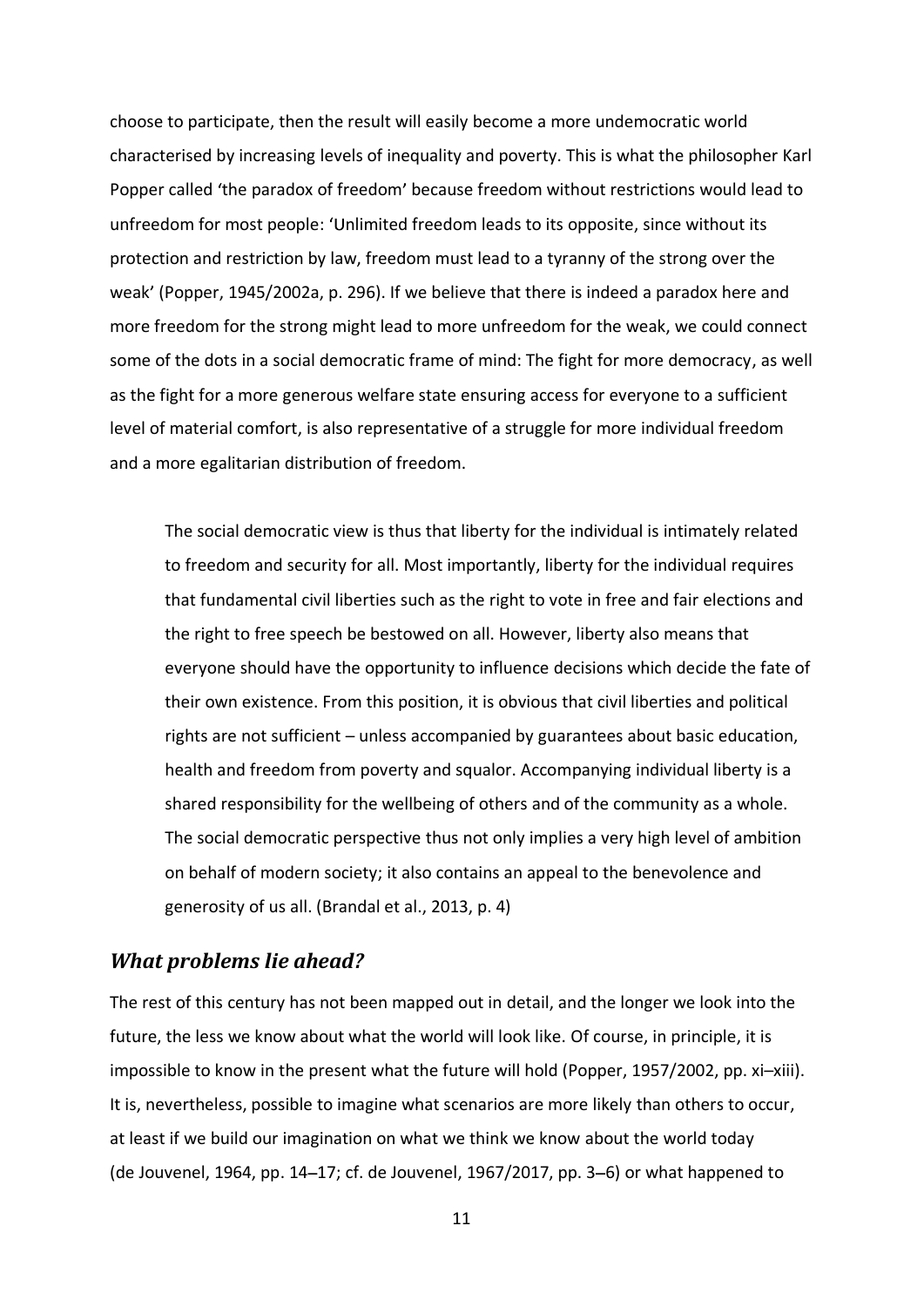human civilisations and communities that adapted to changing fortunes and circumstances in the past (Diamond, 2005/2011, pp. 419-440).

Given what we know about past attempts to predict what the world would be like at the beginning of the 21st century, however, it is not difficult to imagine that our forecasts will most likely be widely off the mark. We might nevertheless be able to come up with some of the right questions, questions which might help us to understand which problems may arise in both the near and the distant future. For instance, are fast-paced technological developments about to change the very face of society? What will happen if cheap automatisation technologies lead to chronic underemployment on a global scale? And what about future breakthroughs in medicine or energy? What will happen to society if the average life expectancy continues to increase significantly, at least in the more affluent parts of the world, or if cheaper and more abundant energy becomes readily available to us? These are questions we cannot answer with a reasonable amount of certainty even if we tried.

We do know, however, that some of the problems we know and face today will in all likelihood accompany us into the foreseeable future. Global warming is one of these problems with potentially catastrophic consequences around the world, especially perhaps in more densely populated and poorer parts of the world. It is unlikely, even under the most optimistic scenarios for climate change, there will be parts of the world completely untouched by the consequences (Masson-Delmotte et al., 2019). Even in the mature democracies of the world, global warming is set to become a 'game changer' that will transform the possibilities for political action and development. It is, for instance, not unlikely that changes in climate around the world will act as a disruptive force, bringing poverty and the mass displacement of people or even armed conflict in some regions and opportunities for economic growth in other more fortunate corners of the world.

Another set of problems we are likely to continue to battle is poverty and economic inequality, both domestically and on a global scale. While the so-called extreme poverty has been drastically reduced over the last 40 years, at least outside of sub-Saharan Africa, it is still the case that most people – slightly less than two-thirds of the world's population in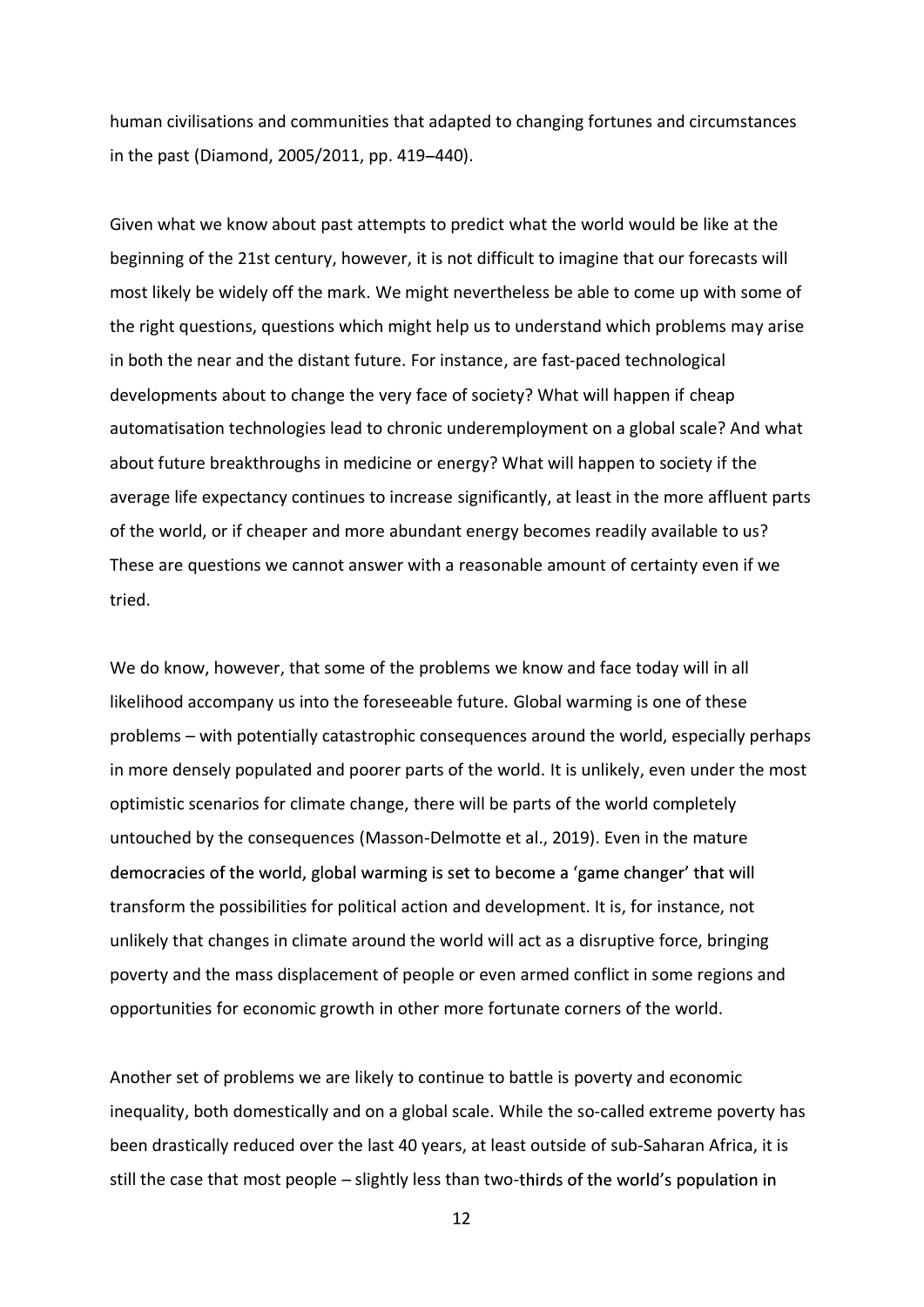2015 – live in poverty, albeit mostly of the less severe kind. In 1981, over 40 percent of the world's population, almost two billion people, lived in extreme poverty (Roser & Ortiz-Ospina, 2019). Thirty-four years later, in 2015, almost exactly 10 percent, or only 730 million people, could be counted among the extremely poor (World Bank, 2018).

In spite of the overall reduction in global extreme poverty, there are some potentially concerning developments as well, especially rising levels of income inequality in some of the world's largest economies (most notably China, India and the United States). Also, in most of the advanced industrial economies of the world, inequality is and has been on the rise, making it more challenging to sustain some of the world's most ambitious welfare states. And then there were other countries with lower levels of inequality in 2015 compared to 1990, especially in Latin America and sub-Saharan Africa (Hassel, 2018). All in all, it may not be all that easy to see how income and wealth will be distributed in the near or distant future and how that may affect the political state of affairs in individual countries or around the world. It seems, however, that politics does matter and different types of political action may reduce poverty and inequality, but political inaction may exacerbate the situation yet again both locally and globally.

The 21st century is not set to become a repetition of the 20th century, even if there will be some similarities between them. The two centuries will perhaps not even be dominated by the same political movements, ideas or problems. The remainder of this century may be dominated by geopolitical events, economic developments or technological advances of which we know very little today. Instead, we are now only barely able to trace out 'the shape of things to come' over the next few decades and generations. There will always be some unknowns in such an equation  $-$  for instance, the sometimes pivotal role of individuals and pure accidents in the shaping of world history.

Some trends are, however, likely to continue. One of these trends is the slowing down of population growth - which, at some point, will turn into a slow decline in the total number of people on earth. Accompanying this trend will be the ageing of humankind, as people will live longer lives and fewer children will be born. Another trend is the spread of industrial modes of production to new regions of the world  $-$  especially in the global South, which in all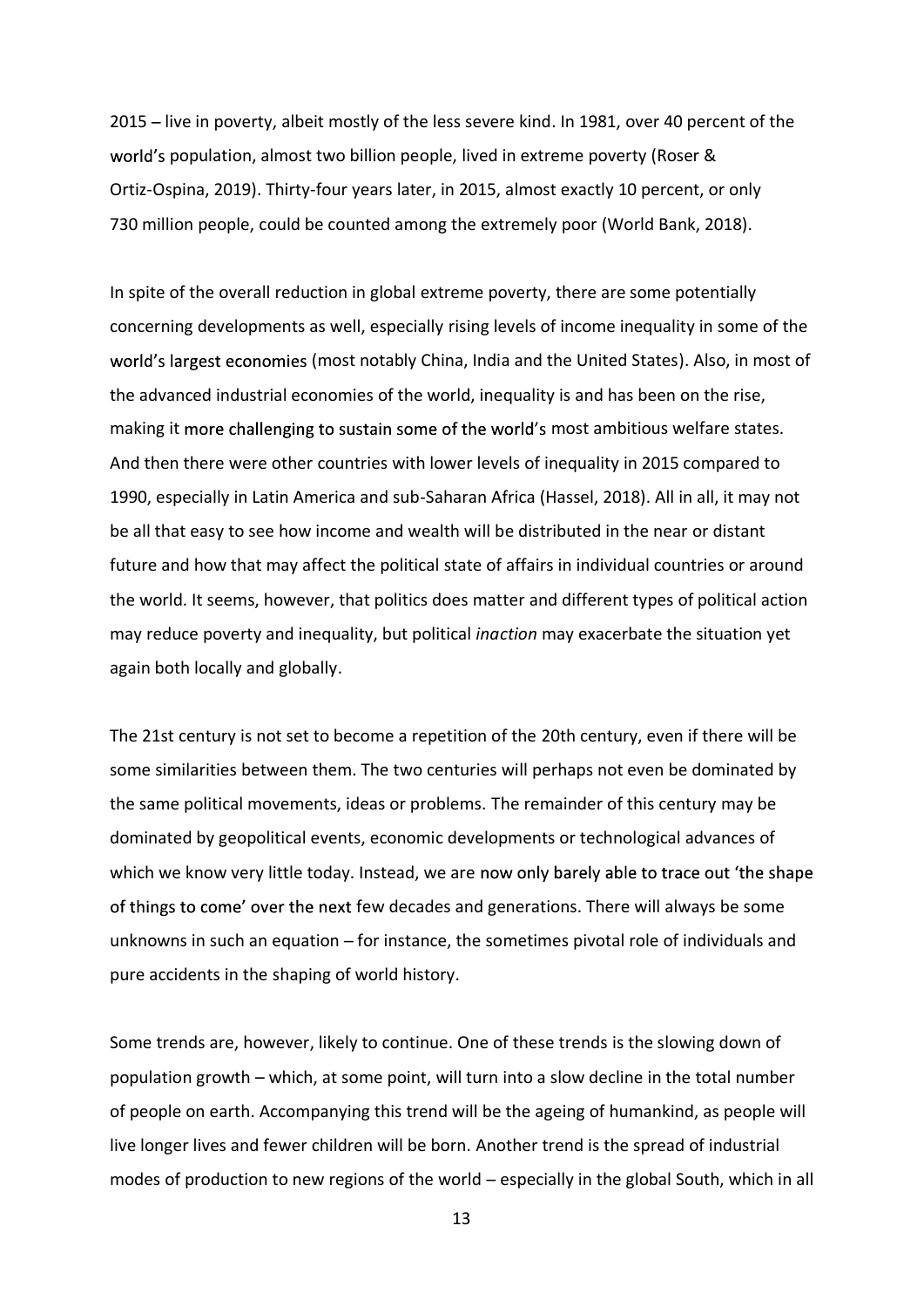likelihood will lead to unprecedented economic growth in areas that so far have been economically deprived. This has already begun in Asia and may continue in Africa later on in this century. At the same time, the more affluent parts of the world may have to cope with chronic underemployment and the slowing down of economic growth, leading to new and very different political conflicts around the world.

A third trend is constituted by global warming  $-$  which may lead to mass migration and conflicts over scarce and perhaps dwindling resources, as well as new kinds of armed conflicts around the globe, perhaps at a hitherto unprecedented scale. A fourth and final trend is new patterns of economic and social inequality on a global scale as well as within individual countries. Experiences garnered from the 20th century have at least shown us that inequality will often lead to conflict and violent conflicts and social upheaval may lead to the formation of more equal societies, at least in passing (Piketty, 2013, 2019). Will the world be able to keep the peace in this century, or will inequality or environmental degradation lead to more armed conflicts internationally and the so-called civil wars within the borders of one country?

And then there was the coronavirus. The drama generated by the spread of COVID-19 and the public strategies to suppress it has dominated 2020 and ran in parallel with the completion of this volume. In a world characterised by international trade and migration, the concept of national borders has returned with full strength. In societies dominated by ever-increasing markets and corporate power, the strong state has re-entered the scene to regulate and compensate. It is safe to say that the twists and turns in the world of politics and current affairs have been more rapid of late  $-$  much faster than we anticipated when we started work on this volume, as it often does in times of global crises.

In the background hovers the question of what kind of community the nation state should become and what sort of solidarity and mutual commitment should be anticipated  $-$  from the care worker with their life at risk and the office manager working from home to the furloughed construction worker or hairdresser who has been furloughed for months, waiting for the lockdown to be lifted. The experience of a global pandemic exemplifies the uncertainty linked to future developments. It also gives perspective to so many of the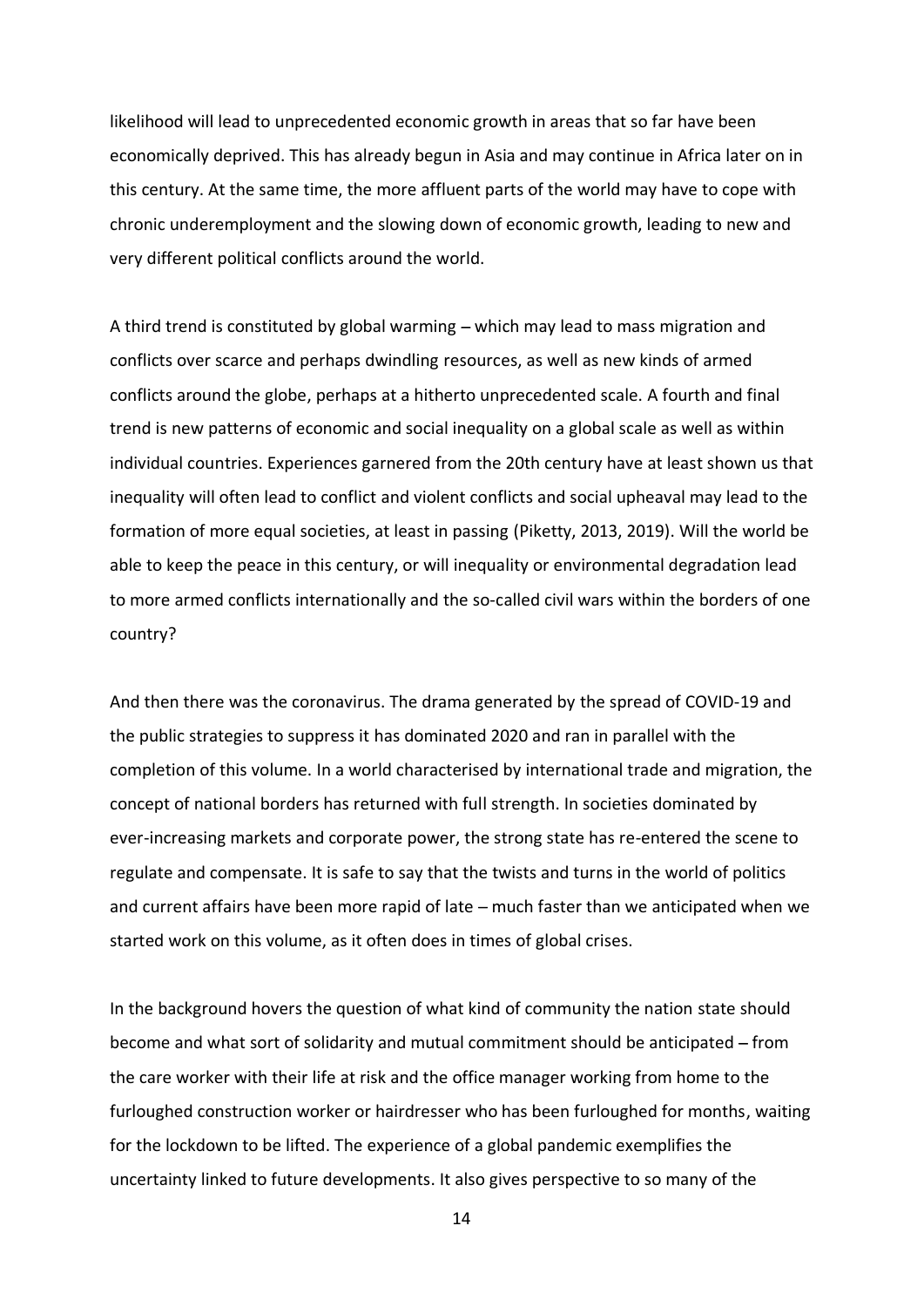current debates about social democracy  $-\overline{b}$  be it related to economic management (set in sharp relief by the need to bounce back from the slump), how to sustain public support for redistribution, how to renew working life and relink work and welfare (e.g. through a basic income), how to pull together the different worlds of urbanity and countryside, and where to find a balance between local autonomy and a strong central government.

#### Social democratic responses and debates

What should social democratic parties and politicians do in such a world and in such a century? Should they become conservative defenders of past triumphs, as recommended by the historian Tony Judt (2009) in his essay on the future of social democracy? Or should Social Democrats instead, as recommended by Roy Jenkins (1953 as cited in Campbell, 2015), strive to become 'radical in the context of the moment' whatever that context might turn out to be? The answers given by Social Democrats to these questions may influence the eventual fate of their movement in the 21st century.

For Social Democrats especially, there are several more difficult questions to answer. For instance, are the welfare states developed in the last part of the 20th century sustainable in the long run, or will they eventually buckle under the pressure of, for instance, fast-paced technological change or increased international migration? What should the ideals of social democratic labour movements and political parties - such as 'freedom', 'equality', 'solidarity', 'social justice' and 'income security'  $-$  mean to people born in the 21st century? What will such terms mean to future generations of Social Democrats in the context of increasingly postindustrial societies, where conflicts between capital and labour might not be as easy to disentangle as they once were? These are only some of the problems facing Social Democrats in our day and will be facing them in the years to come.

There is also the question of how, and to what extent, social democratic labour movements and political parties themselves will be able to adapt to such changing circumstances. Will they be able to form new alliances, attract new supporters and build stronger organisations? Will they be able to provide answers to the most pressing questions of the future and mobilise for political action and change in light of those answers? The first two decades of the 21st century have not provided any clear answers to questions such as these. Will the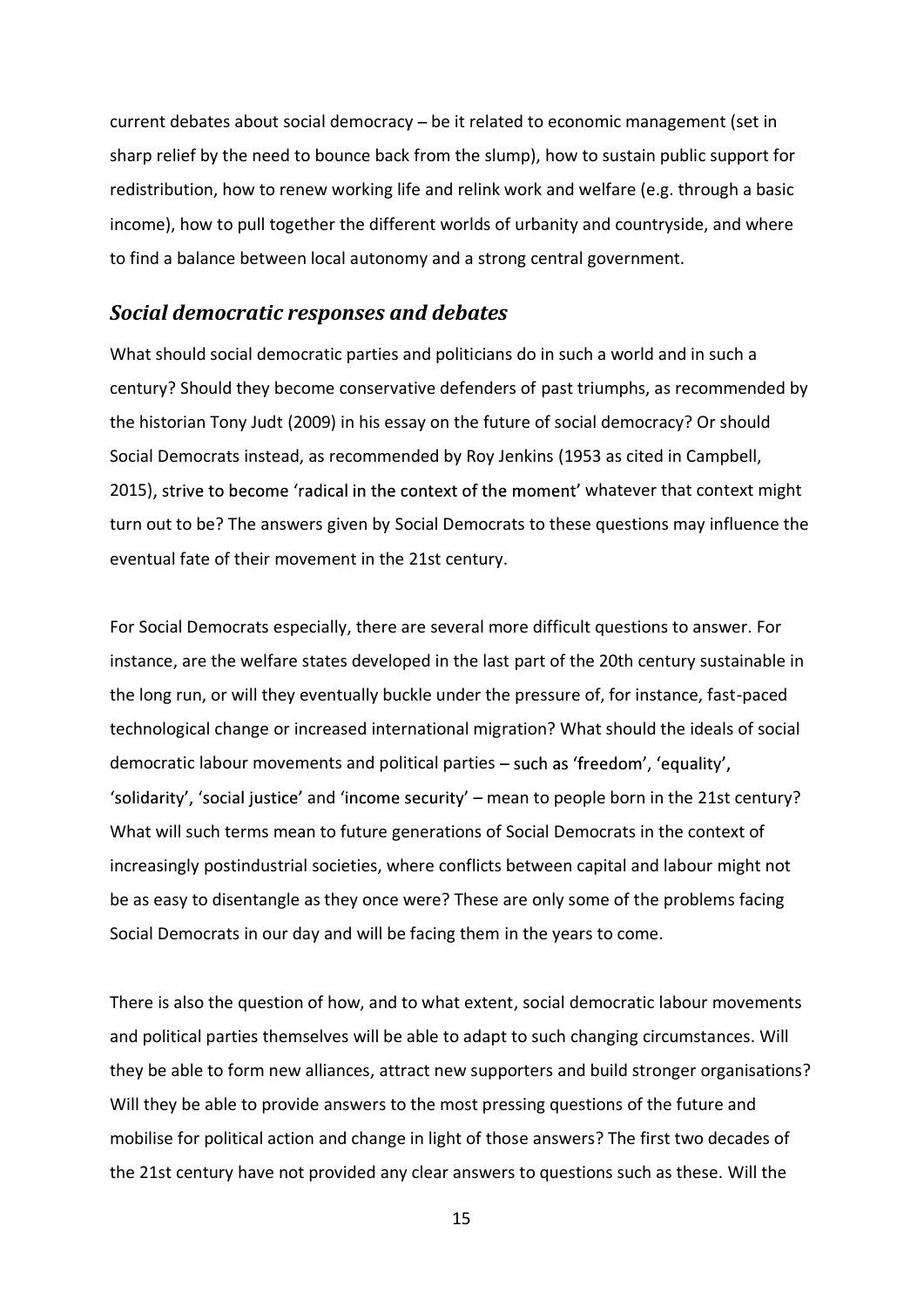future perhaps belong to other movements, with other ideals and answers to the questions and problems facing humankind? Or maybe it is rather the case that our century needs social democratic ideals and values more than ever before?

In the rest of this volume, these and many other questions are addressed from a wide variety of angles and perspectives. We start with a few geographically oriented articles about social democracy in the global South and the Visegrád countries of Central and Eastern Europe. Then we move on to a handful of articles discussing future prospects and opportunities for social democratic policy developments. One of these articles deals with the role of trade unions in the postindustrial knowledge economy, and another looks closer at the idea of a universal basic income, a rarely well-understood proposal for the future development of the welfare state. A third article examines a peculiar trait of the social democratic welfare state – namely, the role of experts and the so-called hybrid advisory committees, especially in Scandinavia.

Two other articles discuss some aspects of European integration that we believe should be of particular interest for social democratic parties – namely, the European social model and the role of decentralisation in some European countries. From a more Scandinavian perspective, two more articles discuss the difficult problem of how Social Democrats could and should handle mass immigration and increased ethnic diversity in mature democracies with a prolific welfare state. We end this volume on a more ideological note, asking in the final articles what the ideological twists and turns represented by 'Corbynism' and 'Macronism' will mean for the Social Democrats of the future.

In this volume, we have not been able to cover all the bases we would have liked to include in our discussions, perhaps setting the stage for another volume to follow and complement this book. We would, for instance, have liked to have more articles on social democracy around the world and in particular regions - for instance, North and South America, Australasia and the Middle East. We would also have preferred it if we had had the time and space to further explore the role of women and ethnic minorities in the social democratic movement of the future and discuss what equality and fairness should mean in the world of politics further into this century.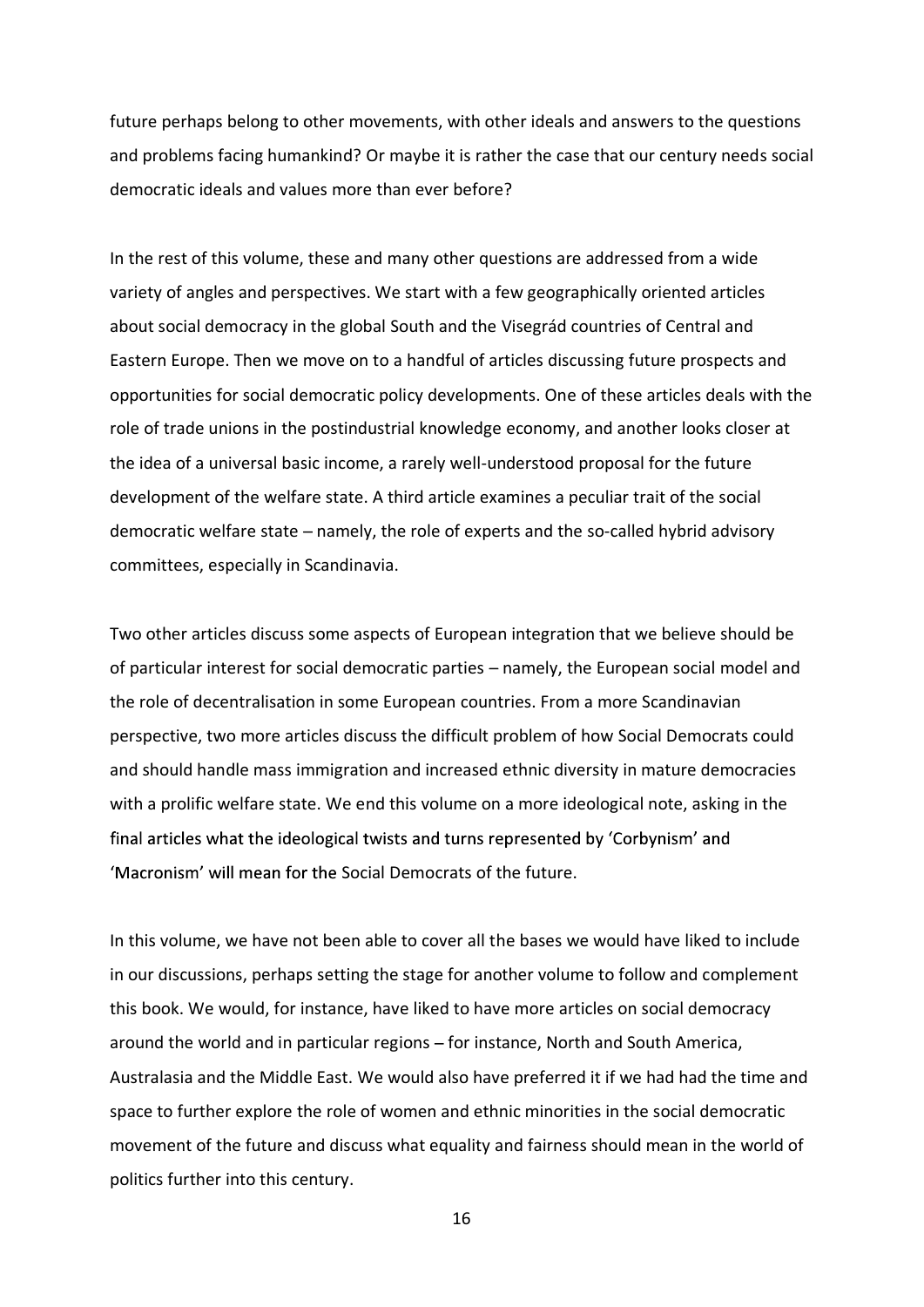Future political problems, now only barely visible to us (for instance, the role of climate change, technological developments, and the automatisation of advanced industrial and postindustrial economies), should also have been given more consideration in separate discussions. It is the hope of the editors, however, that we, in this volume, have given its readers some points for discussions about the future of social democracy and social democratic movements and political parties, even if it is not the case that the last words of this discussion have been spoken. For better or worse, we do live in interesting and exciting times, in a world which, far from the end of history, might still be quite young.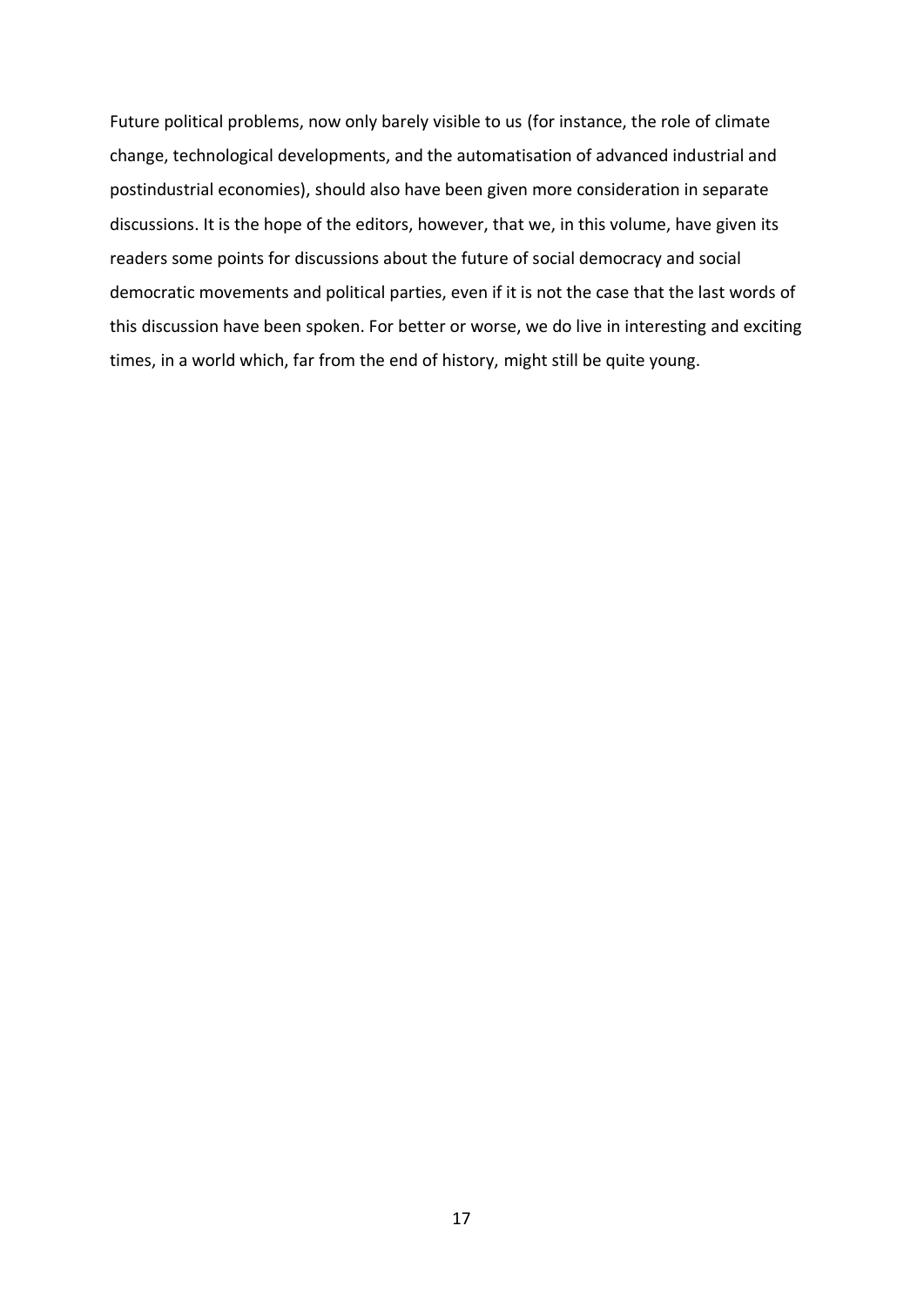## References

- Berman, S., & Snegovaya M. (2019). Populism and the decline of social democracy. Journal of Democracy, 30(3), 15-19.
- Brandal, N., Bratberg, Ø., & Thorsen, D. E. (2013). The Nordic model of social democracy.<br>Basingstoke: Palgrave Macmillan.

Campbell, J. (2015). Roy Jenkins -  $a$  well-rounded life. London: Vintage.

de Jouvenel, B. (1964). L'art de la conjecture – futuribles. Monaco: Éditions du Rocher.

- de Jouvenel, B. (2017). The art of the conjecture (Lary N., Trans.). Abingdon: Routledge. (Original work published 1967).
- Diamond, J. (2011). Collapse: How societies choose to fail or survive. London: Penguin. (Original work published 2005).
- Escalona, F., Vieira, M., & De Waele, J.-M. (2013). The unfinished history of the social democratic family. In F. Escalona, M. Vieira, & J.-M. De Waele (Eds.), The Palgrave handbook of social democracy in the European Union (pp. 3–29). Basingstoke: Palgrave Macmillan.

Gombert, T. et al. (2009). Foundations of social democracy. Berlin: Friedrich-Ebert-Stiftung.

- Hassel, J. (2018). Is income inequality rising around the world? Our World in Data. Oxford: Oxford University/Oxford Martin School. Retrieved from https://ourworldindata.org/income-inequality-since-1990
- Jenkins, R. (1953). Pursuit of progress: A critical analysis of the achievement and prospect of the Labour Party. London: Heinemann.
- Judt, T. (2009, December 17). What is living and what is dead in social democracy? The New York Review of Books. Retrieved from https://www.nybooks.com/articles/2009/12/17/what-is-living-and-what-is-dead-insocial-democrac/
- Keating, M., & McCrone D. (Eds.). (2013). The crisis of social democracy in Europe. Edinburgh: Edinburgh University Press.
- Manwaring, R., & Kennedy, P. (Eds.). (2018). Why the Left loses: The decline of the centre-left in comparative perspective. Bristol: Policy Press.
- Masson-Delmotte, V. et al. (Eds.). (2019). Global warming of  $1.5^{\circ}C$  an IPCC special report.<br>Geneva: Intergovernmental Panel on Climate Change. https://www.ipcc.ch/sr15/download/